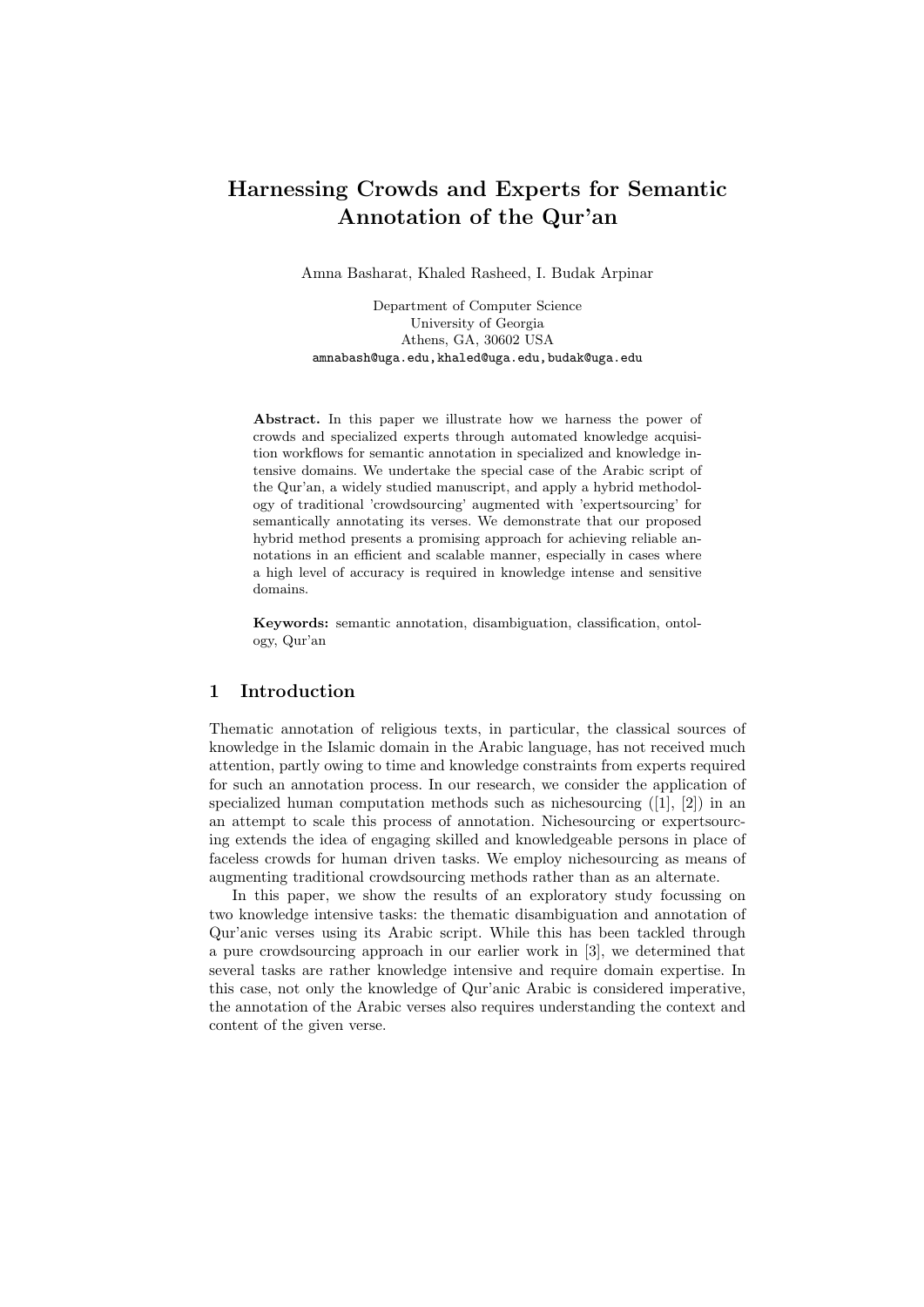#### 2 A. Basharat

# 2 Hybrid Architecture for Harnessing Crowd and Expert Annotations

We design and develop a hybrid workflow architecture that connects a crowdsourcing framework with an expertsourcing application as shown in Figure 1.



Fig. 1. Hybrid Architecture for Harnessing Crowd and Expert Annotations

Crowdsourcing Stage: We design a task management engine that is responsible for generating tasks, retrieving and aggregating results. The tasks are published on the Amazon Mechanical Turk  $(AMT)^1$  platform. A complete workflow management system is implemented (a derivative of a workflow model for Linked Data Management presented in [4]), which includes means for generating dynamic tasks from a range of task profiles. The semantic annotation process is driven by an ontology schema. The task input is generated by retrieving relevant candidate verses from the available external data sources such as the Semantic-Quran [5] dataset.

The AMT crowd performs the thematic disambiguation and thematic annotation tasks. Both tasks are based on the Arabic script of the Qur'an. For the disambiguation task, a question is presented to the crowd, which includes a verse, along with a highlighted, candidate explicit assertion for the given theme, and the crowd responds by declaring this assertion as either a positive or negative by determining if the occurrence is a true occurrence of the given theme. The annotation tasks require deeper knowledge and understanding of the Arabic text. The crowd determines whether the given verse contains any implicit reference to the given theme. If their response is positive, then they are also required to provide the portion of the verse (a meaningful phrase or a word) that implies the presence of the theme. As a form of a quality measure, the crowd is also

 $^{\rm 1}$ http://www.mturk.com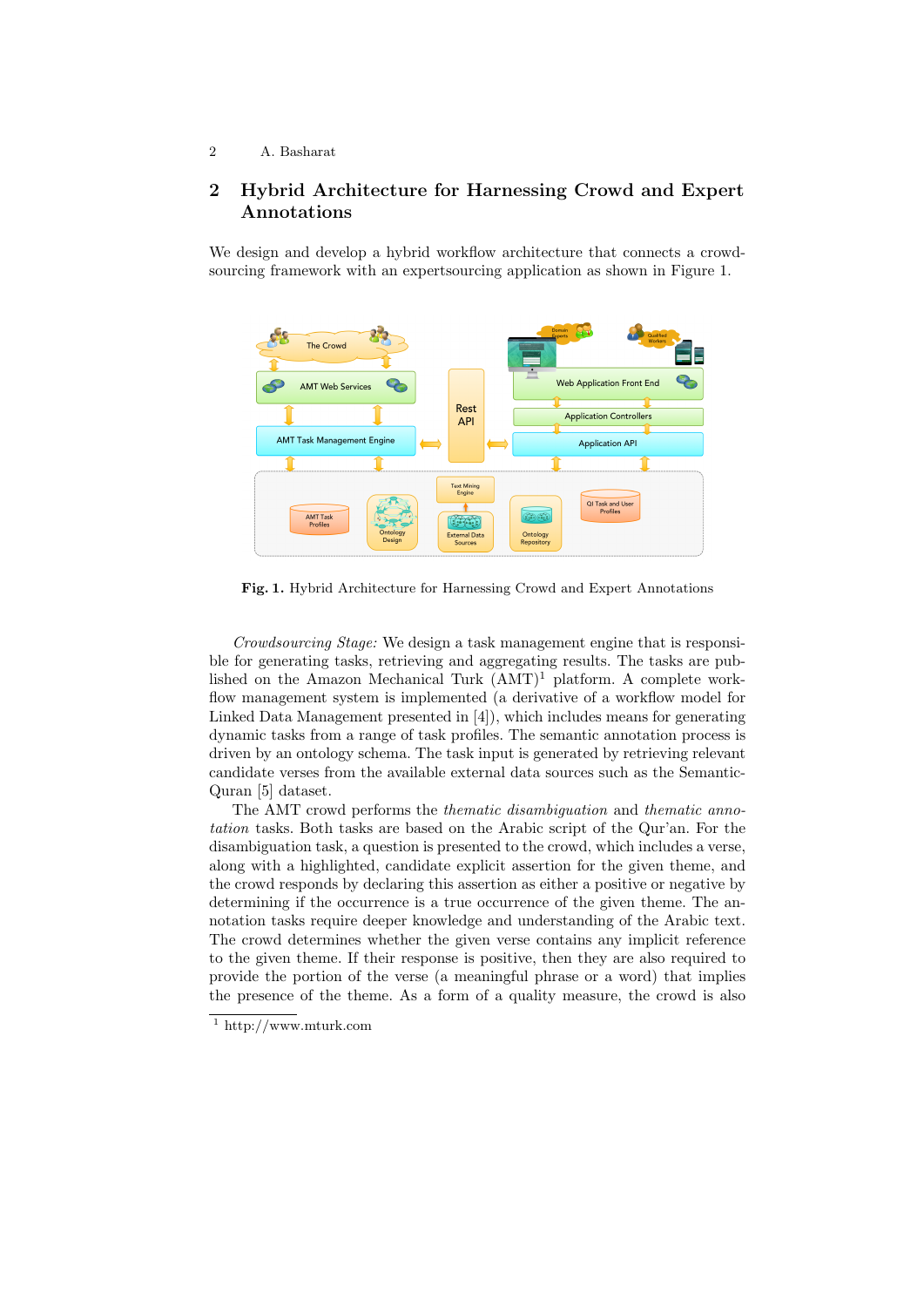required to provide a confidence level (ranging from Very High to Very low), to indicate their confidence in their response.

Decision Analytics: We collect and aggregate the responses based on statistical measures of aggregation. Weighted confidence measures and thresholds are applied. Based on this aggregation, the completed tasks are marked as either Approved or Reviewable. A high confidence and aggregation threshold is applied for the approved tasks. This decision analytics results in identifying the candidate tasks for expertsourcing. The tasks marked as reviewable, which fail to meet the agreement thresholds, are sent off for expert annotations.

Expertsourcing Stage: For this purpose we designed a custom web application to engage with experts. A RestAPI connects the crowdsourcing task management engine with the expertsourcing application. The tasks are sent to the remote application and experts are notified when the tasks become available. The experts also see the candidate responses collected from the crowdsourcing stage. The experts have either the option to choose from the available annotations (collected during the crowdsourcing stage) or provide their own if they do not agree with either one. An example is shown in Fig 2. We present the same task to three experts to analyze the annotation agreements. The approved and validated annotations are passed on for *Ontology Population* and linked with existing data sources.



Fig. 2. Task Design for Thematic Annotation of Qur'anic verses

# 3 Results and Discussion

The experimental setup assigned each task to 5 crowd workers. For the reviewable crowd tasks that were sent to experts, 3 experts were assigned to each reviewable task. Table 1 shows the results obtained.